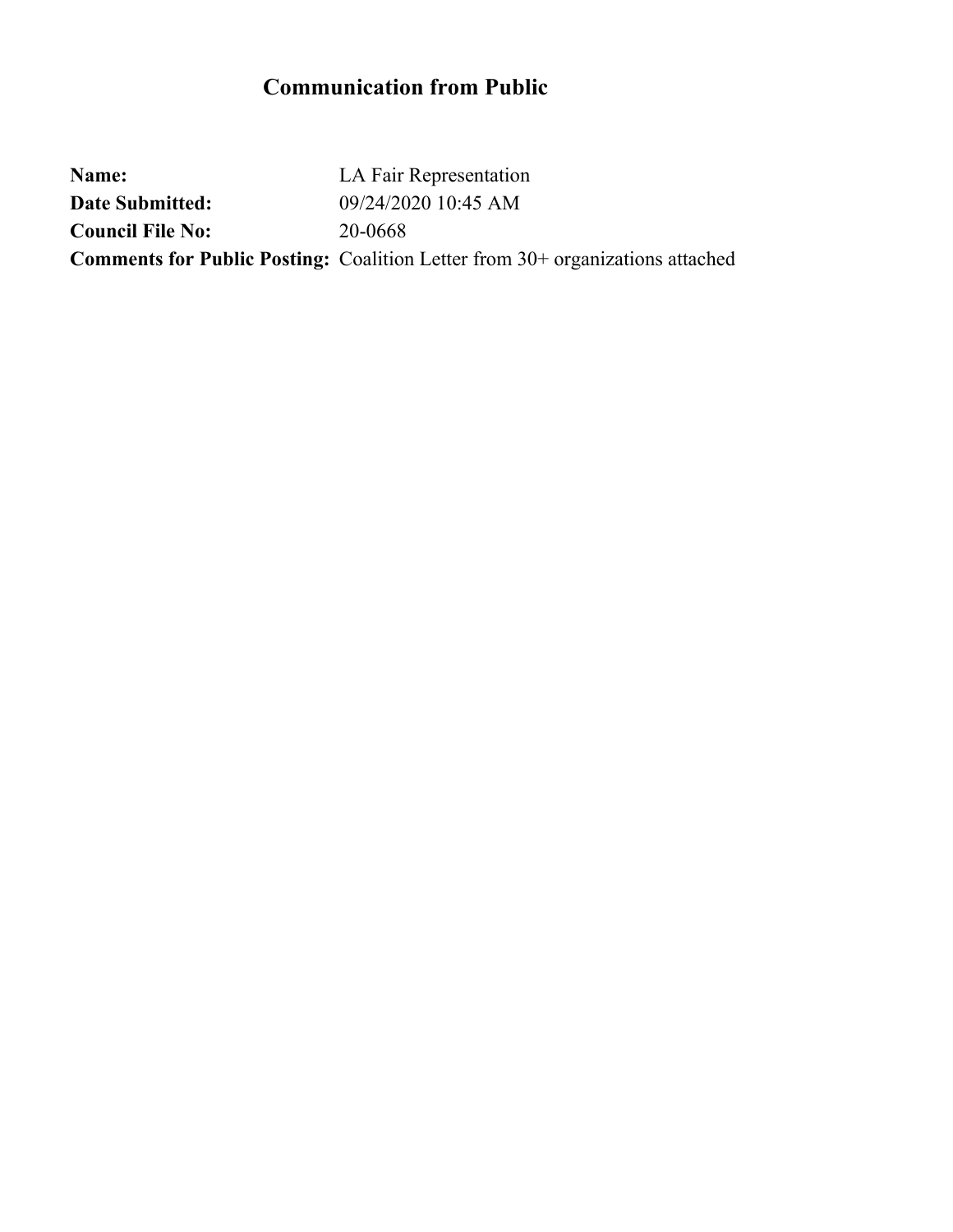September 22, 2020

## RE: A More Independent Redistricting Process for LA

Dear Honorable City Councilmembers,

We are writing to encourage the Los Angeles City Council to move towards a more independent, transparent, and accessible redistricting process. With trust in LA City Hall waning, we cannot afford a repeat of previous redistricting efforts which not only divided communities and resulted in litigation, but further entrenched fierce divisions within City Council. The decision to consolidate nearly all of Downtown LA into District 14 has come under renewed focus in light of recent corruption investigations. 1

The City of LA has been left behind as the State of California, Los Angeles County, and nearly every major city in the state has adopted a truly independent redistricting process. The conflict of interest with politicians essentially choosing their voters is only heightened as the City of LA adjusts to the transformational change of moving our elections into alignment with State/County elections, resulting in three to five times the turnout experienced in the last 20 years.

The City of Los Angeles's redistricting commission is only advisory, and its members are directly appointed by elected officials.<sup>2</sup> While moving towards a truly independent redistricting process would require a charter change, there are a number of potential changes that can be made that can make LA City's redistricting process fairer, more transparent, and inspire greater trust from LA voters.

We encourage City Council to make the following changes:

1. **The Appointment Process:** The Charter does not provide for a specific appointment process. Past practice has been for elected officials to submit

<sup>1</sup> "How Jose Huizar's Alleged Crimes were aided by redistricting" Former Councilmembers Jan Perry and Bernard Parks.

[https://www.latimes.com/opinion/story/2020-08-10/op-ed-how-jose-huizars-alleged-crimes-hay-have-been-aided-b](https://www.latimes.com/opinion/story/2020-08-10/op-ed-how-jose-huizars-alleged-crimes-hay-have-been-aided-by-redistricting) [y-redistricting](https://www.latimes.com/opinion/story/2020-08-10/op-ed-how-jose-huizars-alleged-crimes-hay-have-been-aided-by-redistricting)

<sup>&</sup>lt;sup>2</sup> The Commission is appointed in the following manner as provided by Charter Section 204: One by each Council member except that the Council President shall appoint two members, three by the Mayor, one by the City Attorney, and one by the Controller.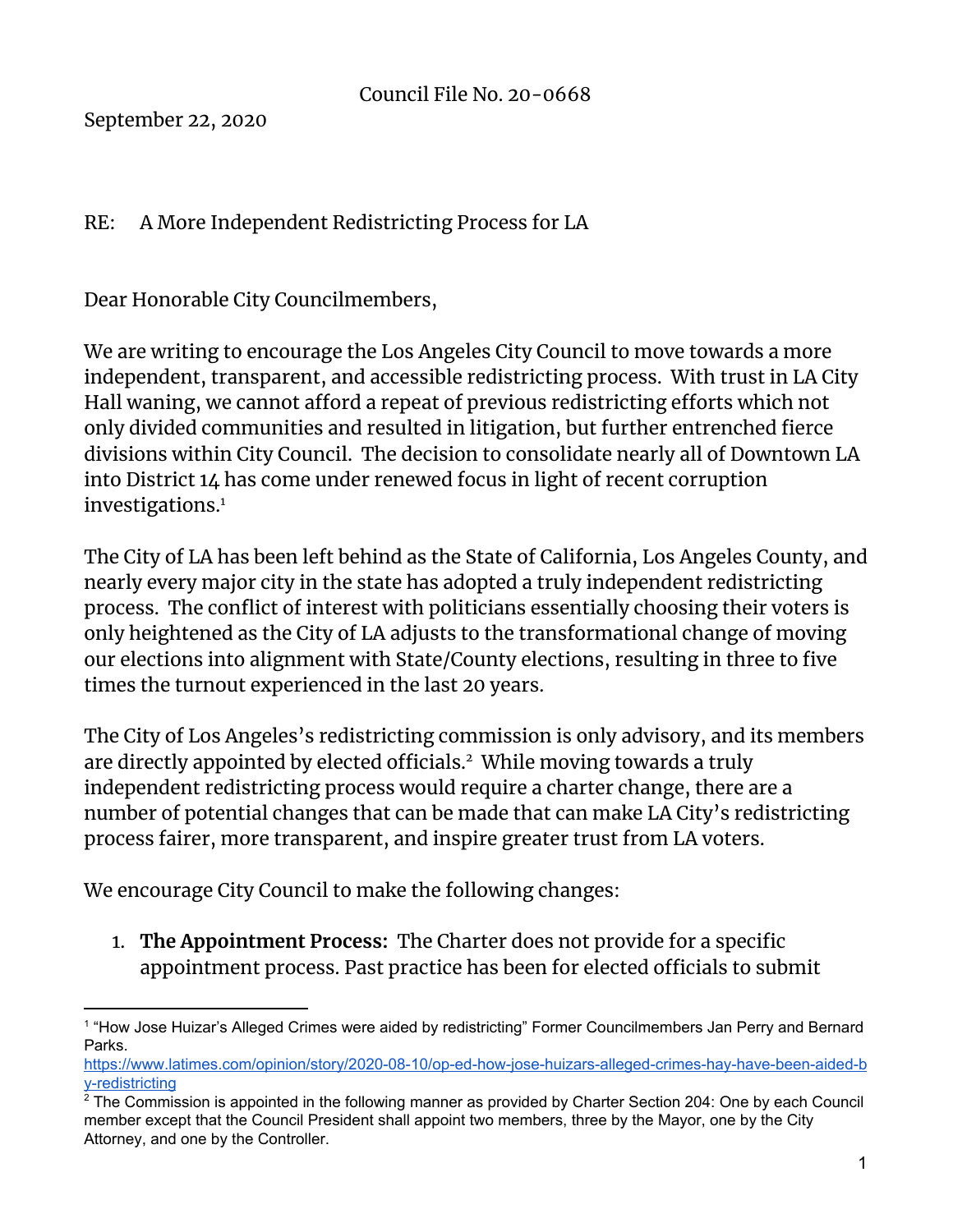their appointment via a letter. Appointees should be required to include a brief form detailing their qualifications and demographic information and including a disclosure of any conflicts of interest and relationships with sitting Councilmembers. 3

- 2. **Timing**: The Charter requires redistricting commission members to be appointed no later than when Census data is released. The current implementation plan requires the Commission to be seated by next month, months before that deadline. More time should be granted for City Councilmembers and Citywide officials to make a thoughtful decision about their appointee. Additionally on the subject of timing, the commission should be granted sufficient time to hold public meetings, solicit community input, draft maps, and deliver their proposed map to City Council. While changes to the elections calendar and the timeline for Census data release are currently pending, the commission should be granted at least 2-3 months after the release of Census data to carry out its work before issuing a report to Council.
- 3. **Removal process:** The Charter provides no guidance on removal of redistricting commissioners, and past practice has allowed the appointing authority to remove them at will, which significantly undermines the independence of commissioners. Removal should require a majority vote of the redistricting commission.
- 4. **Independent Staffing:** Staff for the commission should be screened for conflicts of interest before hiring - any ongoing work or recent work on behalf of a political party, incumbent City Council member, or City-level political candidate should be disqualifying. Just as city officers and employees are prohibited from serving on the redistricting commission, current/recent city officers and employees should be prohibited from serving as Director or support staff.
- **5. Independent Counsel:** Under current plans, the City Attorney would advise the commission in its work. The City should follow the example of the California Citizens Redistricting Commission and grant the commission the ability to hire independent legal counsel who is not an elected official in the City of Los Angeles and thus does not have an inherent conflict of interest in the redistricting process.

<sup>&</sup>lt;sup>3</sup> A suggested form can be viewed here:

[https://www.commoncause.org/california/wp-content/uploads/sites/29/2020/09/LA-City-Redistricting-Commission-](https://www.commoncause.org/california/wp-content/uploads/sites/29/2020/09/LA-City-Redistricting-Commission-Appointee-Form.pdf)[Appointee-Form.pdf](https://www.commoncause.org/california/wp-content/uploads/sites/29/2020/09/LA-City-Redistricting-Commission-Appointee-Form.pdf)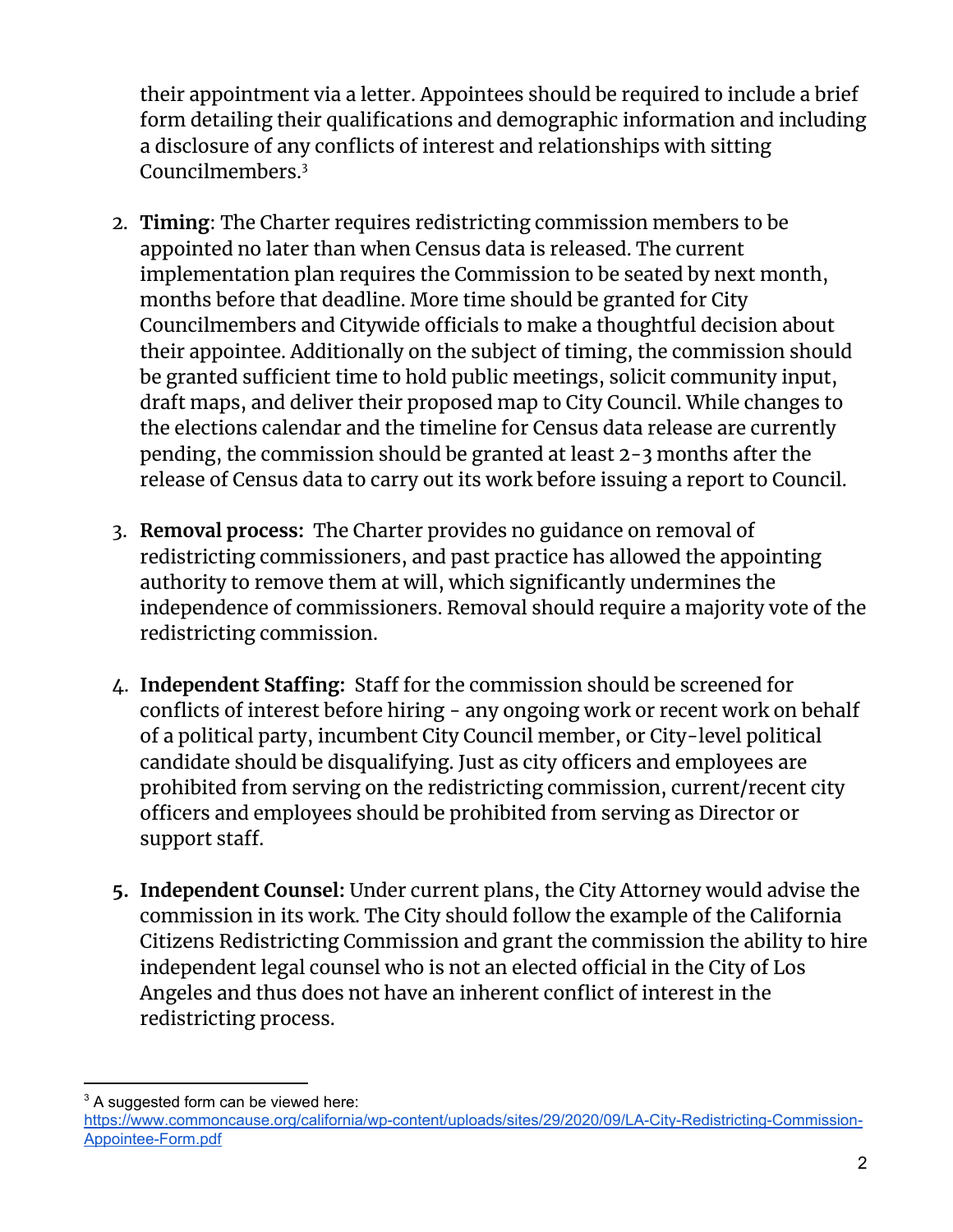- 6. **Ban Ex Parte Communications:** The city should embrace the California Citizens Redistricting Commission's practice of prohibiting ex parte communications, ensuring that commissioners are not being influenced by back channel conversations.
- **7. Drawing the Lines Publicly:** The map-drawing process should maximize transparency and public participation, in contrast to the process 10 years ago. 4 Draft maps should be presented to the public multiple times throughout the process, accompanied by statements identifying who drafted them and what their rationale was for the district boundaries included. Public comment should be accepted on draft maps online, by phone, in writing, and verbally at public hearings.
- **8. Notice Requirements for Meetings:** The Brown Act only requires 3 days notice for meetings. To ensure accessibility and public participation, the commission's meetings should follow the California Citizens Redistricting Commission example of providing 14 days of notice for any meeting meant for the submission of public testimony about district lines. 5
- 9. **Ad Hoc Redistricting Committee:** Council has authority in determining which committee handles the recommendations of the redistricting commission. Last cycle this was left to the Rules Committee, while in the previous cycle a five-member Ad Hoc Redistricting Committee heard the recommendations. Council should ensure a larger and more representative committee of Councilmembers can weigh in during this critical period.
- **10.Language Access:** All redistricting materials should be made available in all languages in which voter ballots are available in Los Angeles County.

If done well, the City of Los Angeles's redistricting process can encourage greater public participation and civic engagement and restore public trust in City Hall. If done poorly or with manipulation behind the scenes by those in power, the City of Los Angeles's redistricting process will deepen cynicism and distrust.

The legal requirements of AB 849 (Bonta, 2019) will mandate some degree of public outreach, transparency, and fairness in the line-drawing process. Given this

<sup>4</sup>As noted in the minority report, initial maps were drawn by 3 fragmented regional committees designed to evade public scrutiny and "this was done expressly to attempt to avoid triggering the Brown Act and thereby prevent the public from giving public input during the initial line-drawing process." Page 8 of the Ahn, Anderson, Kim, & Roberts Minority Report. These concerns were echoed in Commissioner Downey's Minority Report.

<sup>&</sup>lt;sup>5</sup> Cal. Gov. Code Section 8253(a)(1). "The commission shall provide not less than 14 days' public notice for each meeting held for the purpose of receiving public input testimony."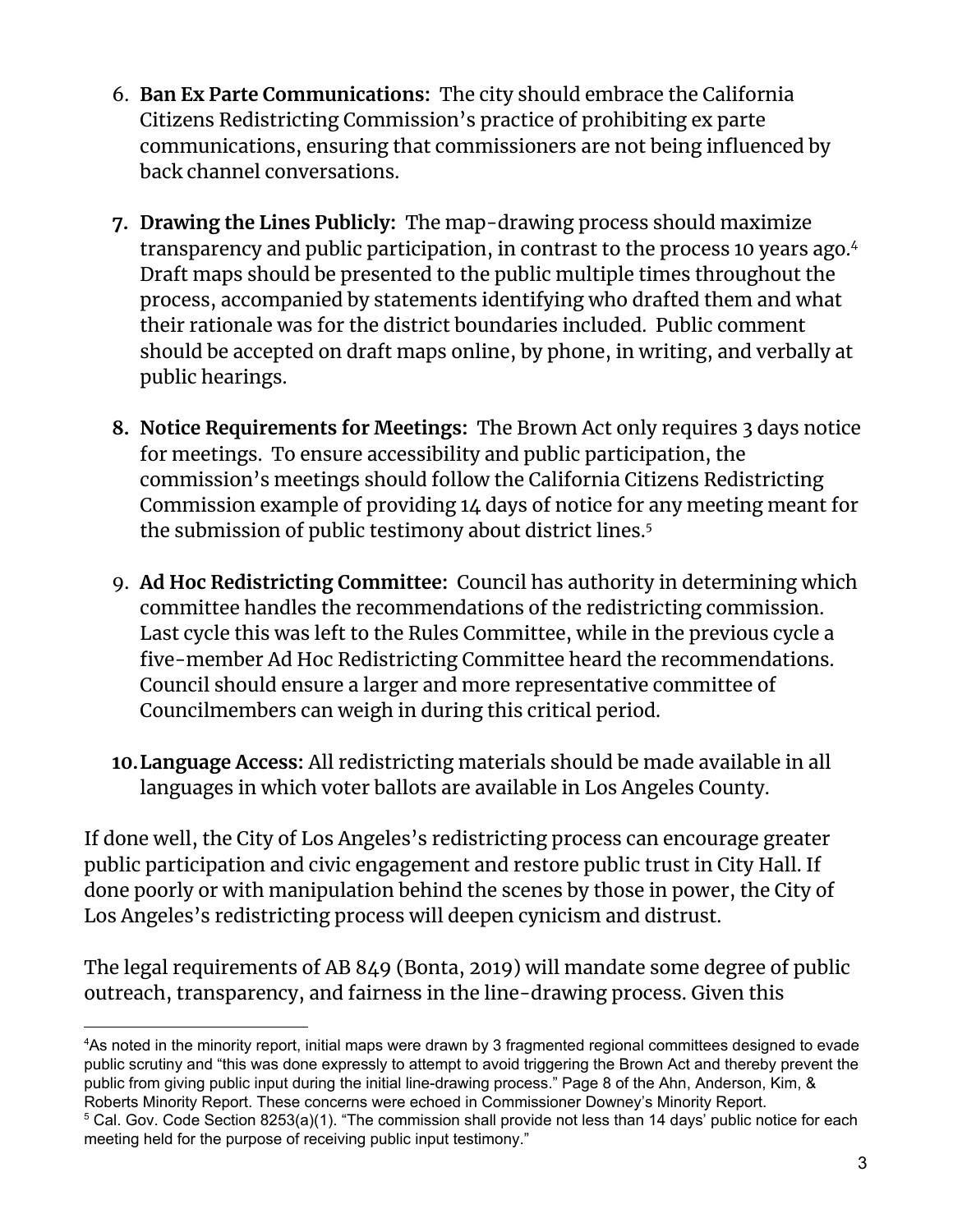unprecedented moment in Los Angeles city politics, we believe the City Council should go further and implement the recommendations above. Finally, we hope the Council will consider moving to a fully independent redistricting process in 2030.

Thank you for your consideration.

Respectfully, ACLU SoCal Advancement Project California Asian Americans Advancing Justice - Los Angeles (AAAJ) Bend the Arc: Jewish Action Council on American-Islamic Relations, Greater Los Angeles (CAIR-LA) California Clean Money Campaign California Common Cause California Immigrant Policy Center (CIPC) California League of Conservation Voters California LULAC Central American Resource Center (CARECEN) Citizens Take Action Clergy and Laity United for Economic Justice (CLUE) Dolores Huerta Foundation Ground Game LA LA Forward LA Voice League of Women Voters of Los Angeles (LWVLA) Los Angeles Urban League McCarty Memorial Christian Church Congregation Mi Familia Vota Money Out Voters In (MOVI) Muslims for Progressive Values National Lawyers Guild of Los Angeles (NLG-LA)